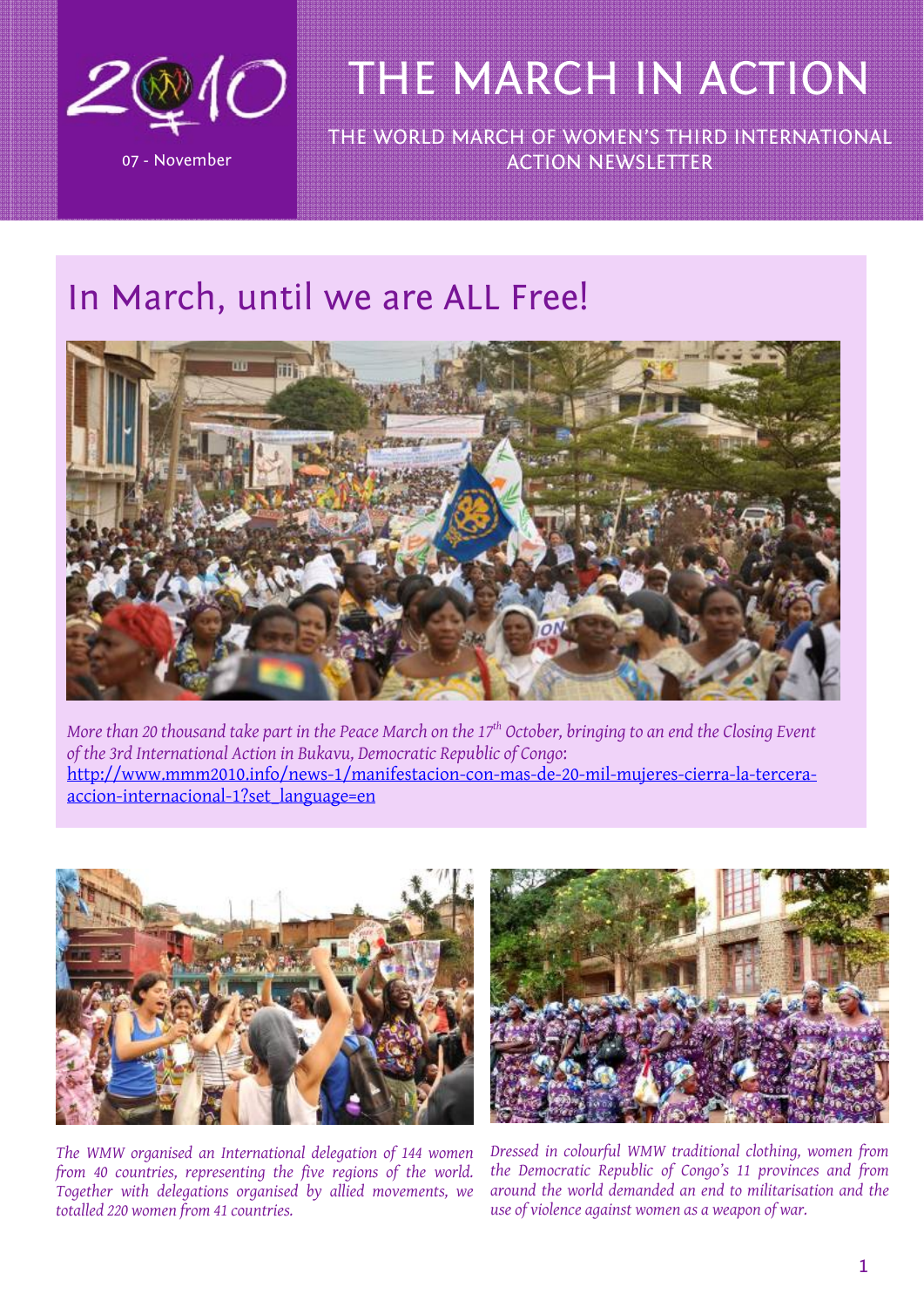#### PANELS AND FOOD SOVEREIGNTY FAIR

Approximately three thousand women were present for the debates, based on the WMW's four Action Areas, which took place on the 14th and 15th October in Bukavu. Women from diverse provinces in the Democratic Republic of Congo (DRC), as well as WMW activists from 40 other countries, took part in panels that permitted the exchange of women's experiences of oppression and violence in the DRC and the rest of the world. The panels were also important opportunities for the sharing of women's proposals for the construction of a world based on our values of equality, freedom, justice, solidarity and peace. We have already started to upload the contents of the panel talks on our website. Please click on the following link: [http://www.mmm2010.info/our-action/les-pannels-de](http://www.mmm2010.info/our-action/les-pannels-de-debats?set_language=en)[debats?set\\_language=en](http://www.mmm2010.info/our-action/les-pannels-de-debats?set_language=en)



*Dance and song, facilitated by international and DRC delegates, lifted our spirits at the start of the panels each morning.* 



*Common Good and Public Services Panel (14/10): focus on the demand that Congo's natural resources benefit the Congolese people, along with the provision of high quality public services.* 



*Peace and Demilitarisation Panel (14/10): DRC women identified themselves strongly with the critical analysis shared in relation to the MINUSTAH presence in Haiti.* 

*During the whole Closing Event, a Food Sovereignty and Artistic Fair took place: space for exchange and moments to relax.* 





*Violence against Women Panel (15/10): the demands of this panel included the application of laws and the punishment of perpetrators of violence – whatever their social class – as well as public services to prevent, and struggle against, violence.* 



*Women's Work Panel (15/10): WMW activists spoke of how Northern economic powers benefit from women and children's - invisible - work, without it being taken into account in economic or political analyses.*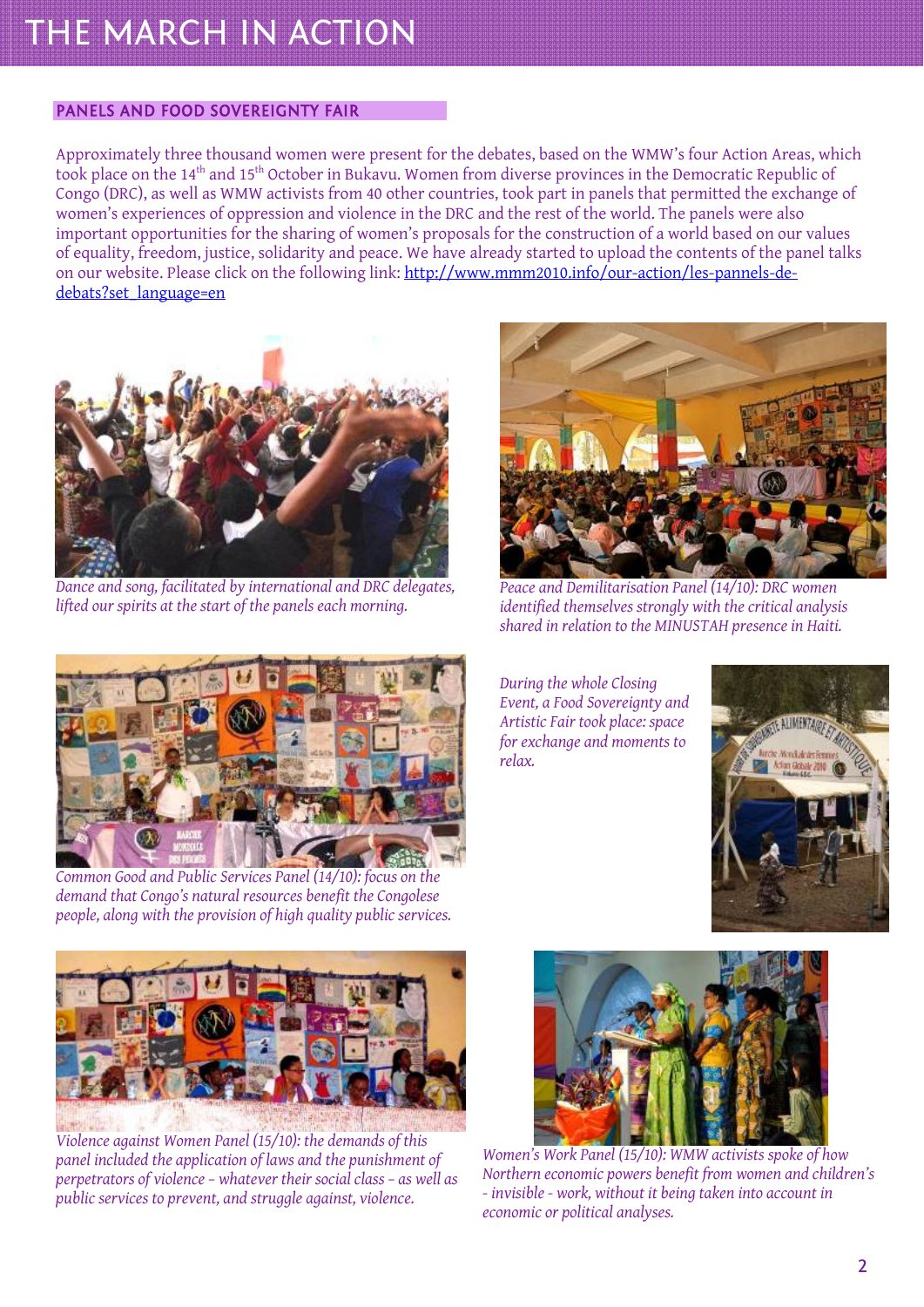#### 16TH OCTOBER: KASIKA AND MWENGA

On the 16<sup>th</sup> October, a World March of Women delegation visited Mwenga, where, in 1999, 13 women were buried alive alter having been humiliated and tortured. On the way, the WMW delegation stopped in Kasika, where tribute was paid to the 1.937 people assassinated in the massacre of the 23<sup>rd</sup> and 24<sup>th</sup> August 1998 [http://www.mmm2010.info/news-1/mwenga-et-kasika-plus-jamais-ca?set\\_language=en](http://www.mmm2010.info/news-1/mwenga-et-kasika-plus-jamais-ca?set_language=en)





*Along the way – during a journey which took four hours there, and another four back – we shared the extreme suffering, but also the hope that rural women have for justice, women who walked for days to greet us by the side of the road.* 





*Through theatre and mourning songs, the women expressed the horror of all that they have suffered during the war.* 

#### 16TH OCTOBER: BUKAVU





*On the 16th, part of the international delegation stayed in Bukavu for a day of sharing and exchange related to the organisation of the WMW in diverse countries / regions and the experiences of Congolese women, such as the pigmy women (in the photo on the right).*